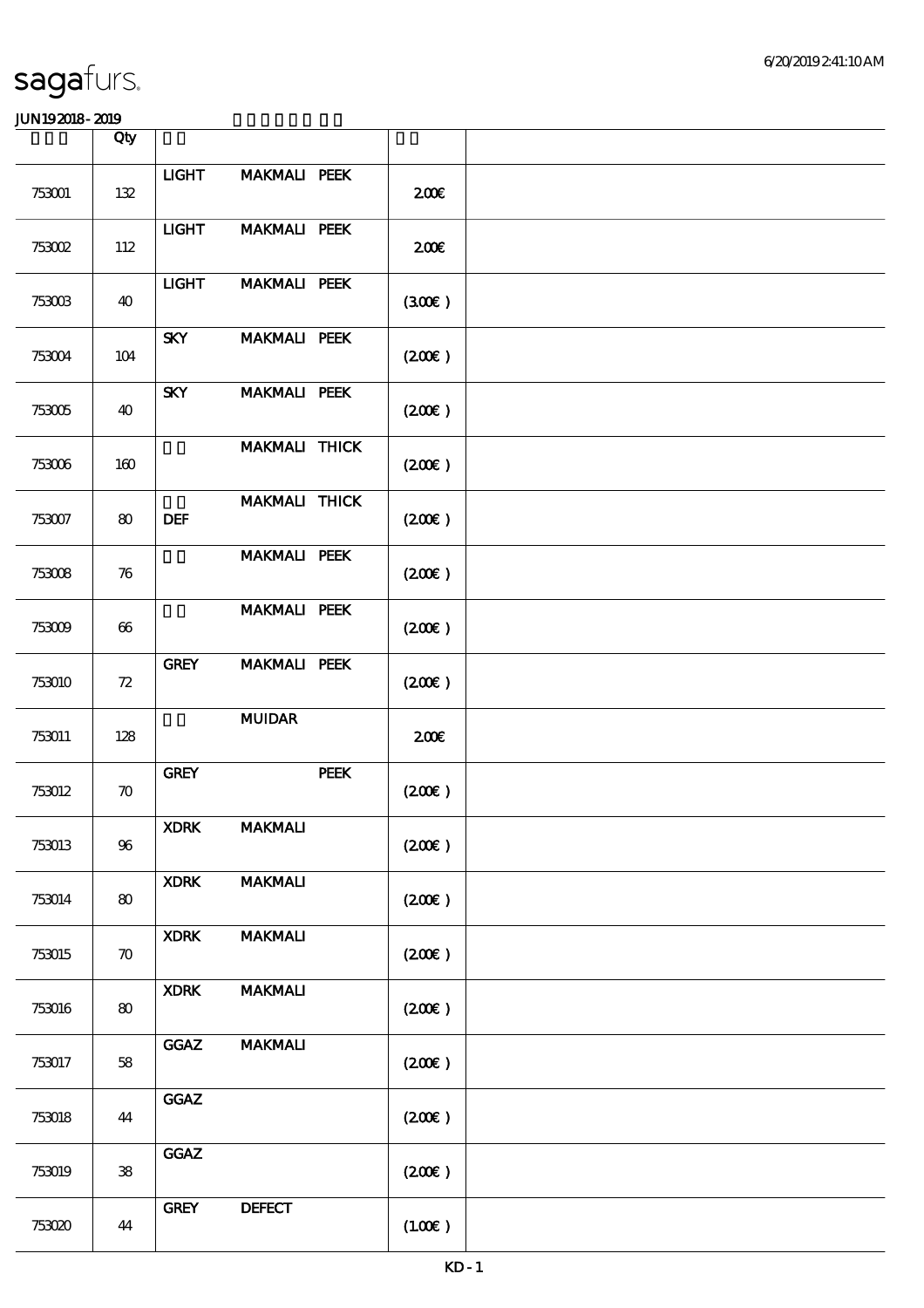|                                                     | Qty                |                                                    |                |                                                 |  |
|-----------------------------------------------------|--------------------|----------------------------------------------------|----------------|-------------------------------------------------|--|
| * * * * * * * *<br>$* 753021$<br>$\ast$             | * * * * * *<br>212 | <b>LIGHT</b><br>П                                  | <b>MAKMALI</b> | (200)                                           |  |
| $* 753022$<br>* * * * * * * * * * * * * *           | 212                |                                                    | 424 Skins      | $\ast$<br>$(200\varepsilon)^*$<br>* * * * * * * |  |
| 753023                                              | 244                | <b>LIGHT</b><br>П                                  | <b>MAKMALI</b> | (200)                                           |  |
| 753024                                              | 184                | <b>LIGHT</b><br>П                                  | <b>MAKMALI</b> | (200E)                                          |  |
| 753025                                              | 152                | <b>LIGHT</b><br>П                                  | <b>MAKMALI</b> | $(200\varepsilon)$                              |  |
| 753026                                              | 110                | <b>LIGHT</b><br>П                                  | <b>MAKMALI</b> | (200)                                           |  |
| * * * * * * * *<br>$* 753027$<br>$\ast$             | * * * * * *<br>318 | <b>LIGHT</b><br>П                                  | <b>MUIDAR</b>  | (200E)                                          |  |
| $\ast$<br>$* 753028$<br>* * * * * * * * * * * * * * | 212                |                                                    | 530Skins       | $\ast$<br>$(200E)*$<br>* * * * * * *            |  |
| 753029                                              | 240                | <b>LIGHT</b><br>П                                  | <b>MUIDAR</b>  | (200)                                           |  |
| 753030                                              | 78                 | <b>LIGHT</b><br>$\mathbf{I}$                       | <b>MUIDAR</b>  | (200E)                                          |  |
| 753031                                              | 140                | <b>LIGHT</b><br>$\mathbf{I} \mathbf{I} \mathbf{B}$ | <b>MUIDAR</b>  | (200E)                                          |  |
| 753032                                              | 106                | <b>LIGHT</b><br>П                                  |                | (200)                                           |  |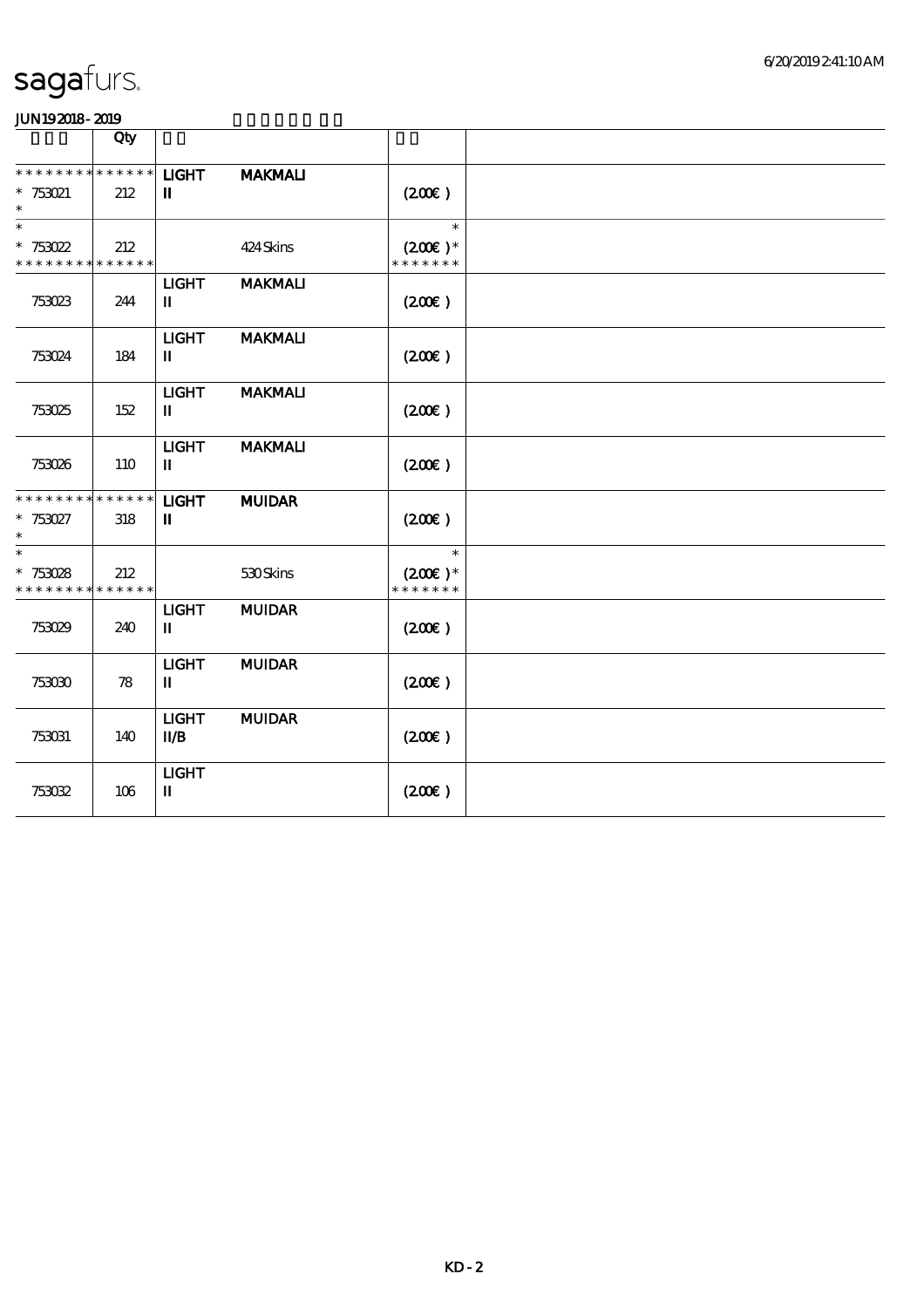|                                                                   | Qty                    |                            |                  |                                                |  |
|-------------------------------------------------------------------|------------------------|----------------------------|------------------|------------------------------------------------|--|
| 753041                                                            | 90                     | <b>SKY</b><br>П            | <b>MAKMALI</b>   | (200)                                          |  |
| * * * * * * * *<br>$* 753042$<br>$\ast$                           | $* * * * * * *$<br>192 | <b>SKY</b><br>$\mathbf{I}$ | <b>MAKMALI</b>   | $(200\varepsilon)$                             |  |
| $\ast$<br>$*753043$<br>$\ast$                                     | 288                    |                            | $\boldsymbol{2}$ | $\ast$<br>$(200E)*$<br>$\ast$                  |  |
| $\ast$<br>$* 753044$<br>* * * * * * * * * * * * * *               | 288                    |                            | 768Skins         | $\ast$<br>$(200\epsilon)*$<br>* * * * * * *    |  |
| * * * * * * * * <mark>* * * * * * *</mark><br>$*753045$<br>$\ast$ | 220                    | <b>SKY</b><br>П            | <b>MAKMALI</b>   | (200)                                          |  |
| $\ast$<br>$*753046$<br>* * * * * * * *                            | 220<br>* * * * * *     |                            | 440Skins         | $\ast$<br>$(200\varepsilon)*$<br>* * * * * * * |  |
| 753047                                                            | 388                    | <b>SKY</b><br>П            | <b>MAKMALI</b>   | (200)                                          |  |
| 753048                                                            | 348                    | <b>SKY</b><br>$\mathbf{I}$ | <b>MAKMALI</b>   | $(200\varepsilon)$                             |  |
| 753049                                                            | 208                    | <b>SKY</b><br>П            | <b>MAKMALI</b>   | (200)                                          |  |
| 753050                                                            | 128                    | <b>SKY</b><br>$\mathbf{I}$ | <b>MAKMALI</b>   | (200)                                          |  |
| 753051                                                            | 158                    | <b>SKY</b><br>П            | MUIDAR FLAT      | $(200\varepsilon)$                             |  |
| * * * * * * * *<br>$*753052$<br>$\ast$                            | * * * * * *<br>286     | <b>SKY</b><br>П            | <b>MUIDAR</b>    | (200)                                          |  |
| $*$<br>$*753053$<br>* * * * * * * *                               | 282<br>* * * * * *     |                            | 568Skins         | $\ast$<br>$(200E)^*$<br>* * * * * * *          |  |
| 753054                                                            | $106\,$                | <b>SKY</b><br>П            | <b>MUIDAR</b>    | $(200\varepsilon)$                             |  |
| 753055                                                            | 160                    | <b>SKY</b><br>$\mathbf{I}$ | <b>MUIDAR</b>    | (200)                                          |  |
| 753056                                                            | 132                    | <b>SKY</b><br>П            | <b>MUIDAR</b>    | (200)                                          |  |
| 753057                                                            | $102$                  | <b>SKY</b><br>П            | <b>MUIDAR</b>    | (200)                                          |  |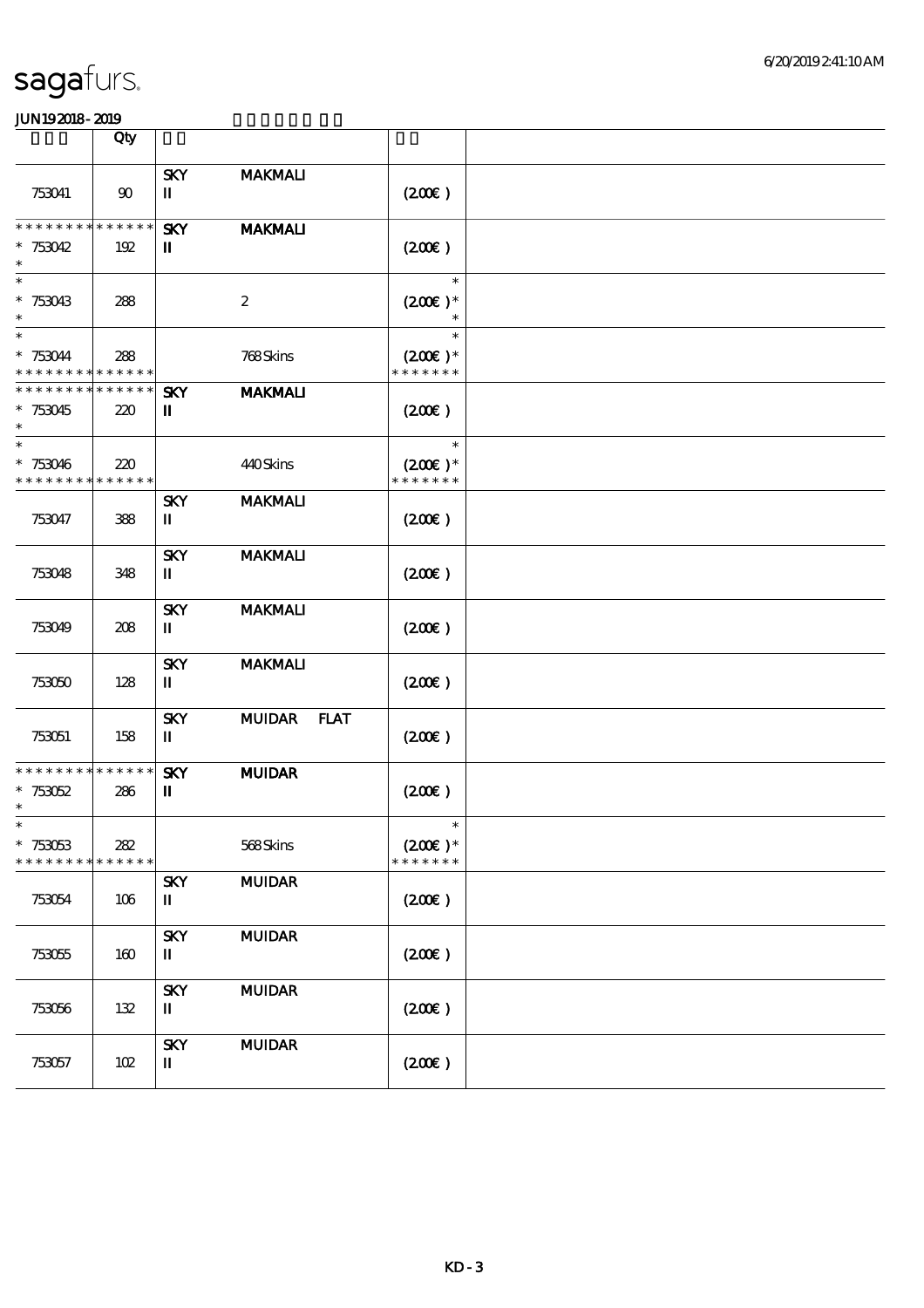|        | Qty            |                                       |                              |                    |  |
|--------|----------------|---------------------------------------|------------------------------|--------------------|--|
| 753061 | 192            | $\mathbf I$                           | <b>MAKMALI</b>               | (200)              |  |
| 753062 | 172            | $\rm I\hspace{-.1em}I\hspace{-.1em}I$ | <b>MAKMALI</b>               | (200)              |  |
| 753063 | 154            | $\mathbf I$                           | <b>MAKMALI</b>               | (200)              |  |
| 753064 | 130            | $\mathbf I$                           | <b>MAKMALI</b>               | (200)              |  |
| 753065 | 86             | $\rm I\hspace{-.1em}I$                | <b>MAKMALI</b>               | (200)              |  |
| 753066 | 82             | $\mathbf I$                           | <b>MAKMALI</b>               | (200)              |  |
| 753067 | 94             | $\mathbf I$                           | <b>MUIDAR</b><br><b>FLAT</b> | (200E)             |  |
| 753068 | 128            | $\rm I\hspace{-.1em}I\hspace{-.1em}I$ | <b>MUIDAR</b>                | (200E)             |  |
| 753069 | 108            | $\mathbf I$                           | $\bf MUDAR$                  | (200)              |  |
| 753070 | 72             | $\mathbf I$                           | <b>MUIDAR</b>                | (200)              |  |
| 753071 | 86             | $I\!I\!I/B$                           | <b>MUIDAR</b>                | $(200\varepsilon)$ |  |
| 753072 | $128$          | <b>GREY</b><br>П                      | <b>MAKMALI PEEK</b>          | (200)              |  |
| 753073 | 94             | <b>GREY</b><br>$\mathbf{I}$           | MUIDAR PEEK                  | (200E)             |  |
| 753074 | 104            | <b>GREY</b><br>Ш                      |                              | (200)              |  |
| 753075 | $\pmb{\infty}$ | <b>GREY</b><br>$\mathbf m$            |                              | $(100\varepsilon)$ |  |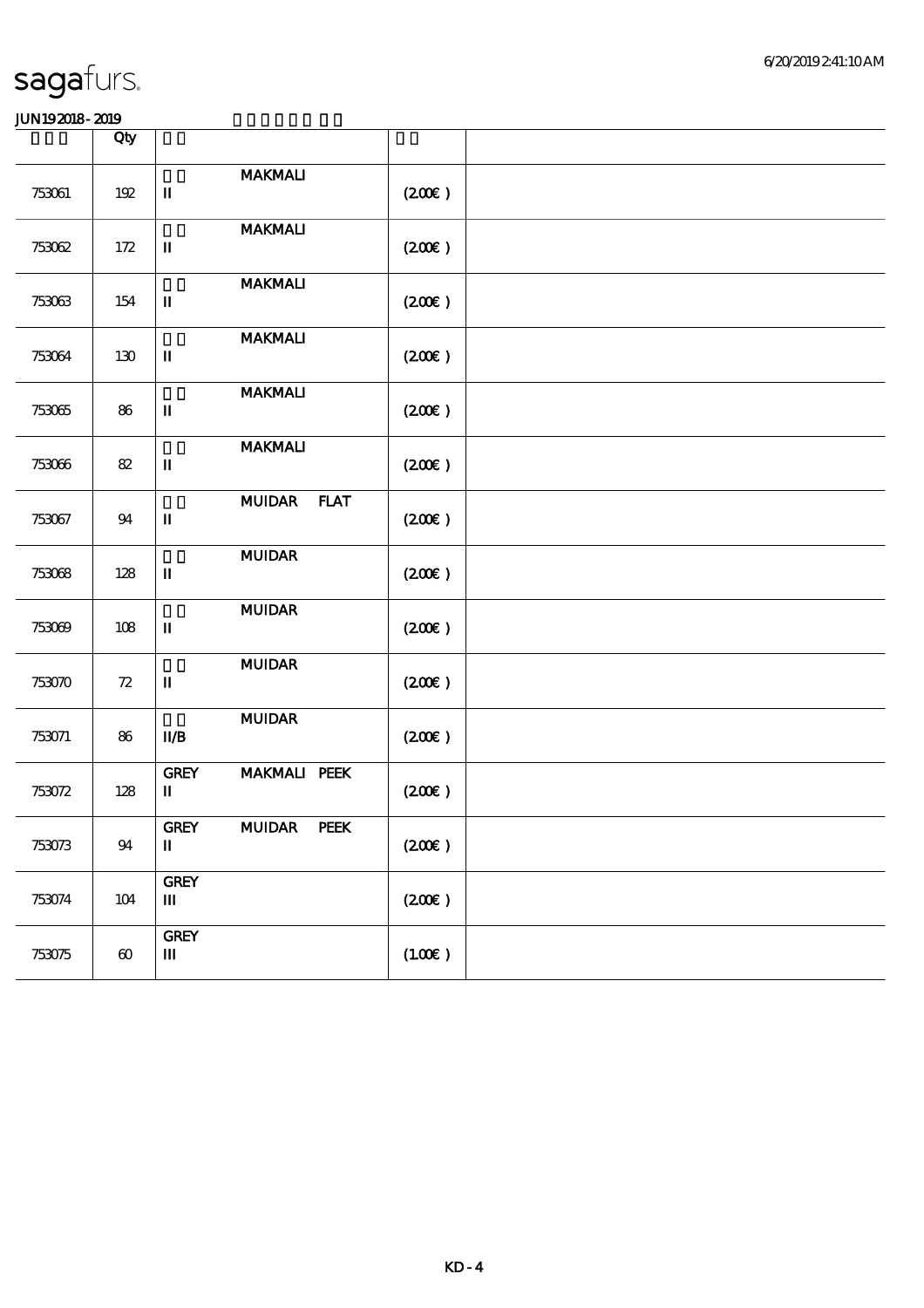|                                                                  | Qty |                            |                     |                                        |  |
|------------------------------------------------------------------|-----|----------------------------|---------------------|----------------------------------------|--|
| * * * * * * * * * * * * * *<br>$*753081$<br>$\ast$               | 288 | <b>LIGHT</b>               | <b>MAKMALI THIN</b> | $(100\varepsilon)$                     |  |
| $\ast$<br>$* 753082$<br>* * * * * * * * <mark>* * * * * *</mark> | 288 |                            | 576Skins            | $\ast$<br>$(100E)*$<br>* * * * * * *   |  |
| ******** <mark>******</mark><br>* $753083$<br>$\ast$             | 270 | <b>LIGHT</b>               | <b>MAKMALI THIN</b> | $(1000\varepsilon)$                    |  |
| $\ast$<br>$* 753084$<br>* * * * * * * * * * * * * *              | 270 |                            | 540Skins            | $\ast$<br>$(1000E)^*$<br>* * * * * * * |  |
| 753085                                                           | 228 | <b>LIGHT</b>               | <b>MAKMALI</b>      | (1000E)                                |  |
| 753086                                                           | 200 | <b>LIGHT</b>               | MAKMALI THICK       | (1000E)                                |  |
| 753087                                                           | 282 | <b>LIGHT</b>               | MAKMALI THICK       | (900)                                  |  |
| * * * * * * * * * * * * * * *<br>$*753088$                       | 360 | <b>LIGHT</b>               | <b>MUIDAR</b>       | (1200)                                 |  |
| $\ast$<br>$* 753089$<br>$\ast$                                   | 270 |                            | $\boldsymbol{2}$    | $\ast$<br>$(1200E)*$                   |  |
| $\ast$<br>$*753090$<br>* * * * * * * * * * * * * *               | 270 |                            | <b>900Skins</b>     | $\ast$<br>$(1200E)^*$<br>* * * * * * * |  |
| 753091                                                           | 116 | <b>LIGHT</b><br><b>I/B</b> | <b>MUIDAR</b>       | (60E)                                  |  |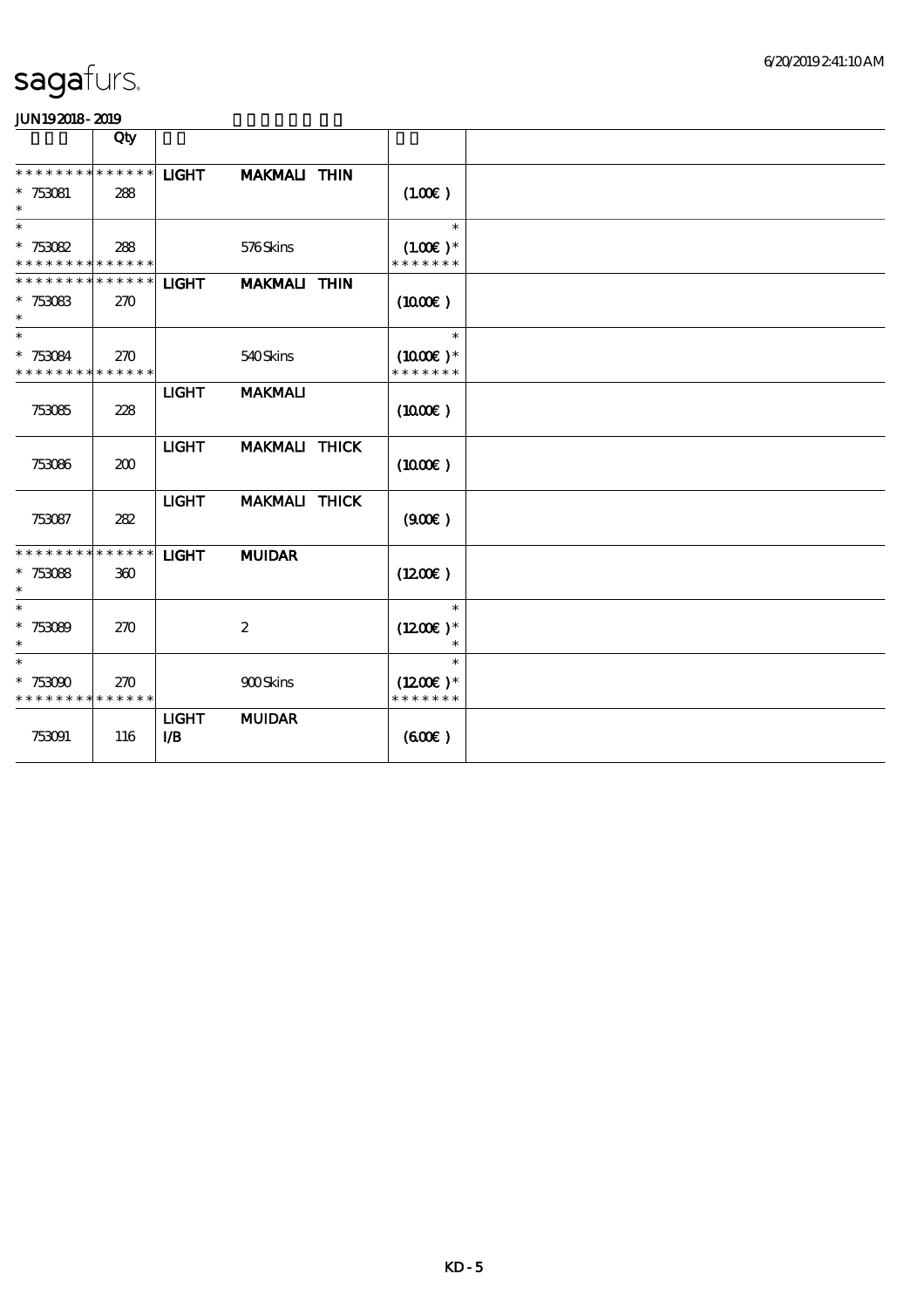|                                                                  | Qty                |            |                      |                                        |  |
|------------------------------------------------------------------|--------------------|------------|----------------------|----------------------------------------|--|
| * * * * * * * *<br>$*753101$<br>$\ast$                           | * * * * * *<br>180 | <b>SKY</b> | <b>MAKMALI THIN</b>  | (11.00)                                |  |
| $\ast$<br>$* 753102$<br>$\ast$                                   | 180                |            | $\boldsymbol{2}$     | $\ast$<br>$(11.00)$ *                  |  |
| $\ast$<br>$* 753103$<br>* * * * * * * * * * * * * *              | 180                |            | 540Skins             | $\ast$<br>$(11.00E)*$<br>* * * * * * * |  |
| * * * * * * * *<br>$*753104$<br>$\ast$                           | * * * * * *<br>288 | <b>SKY</b> | <b>MAKMALI THIN</b>  | (1200)                                 |  |
| $\overline{\ast}$<br>$^*$ 753105 $\,$<br>$\ast$                  | 288                |            | $\boldsymbol{2}$     | $\ast$<br>$(1200E)*$<br>$\ast$         |  |
| $\ast$<br>$* 753106$<br>$\ast$                                   | 288                |            | 3                    | $\ast$<br>$(1200E)^*$<br>$\ast$        |  |
| $\ast$<br>$*753107$<br>* * * * * * * *                           | 288<br>* * * * * * |            | 1152Skins            | $\ast$<br>$(1200E)^*$<br>* * * * * * * |  |
| * * * * * * *<br>$*753108$<br>$\ast$                             | * * * * * *<br>282 | <b>SKY</b> | <b>MAKMALI THIN</b>  | $(1200\varepsilon)$                    |  |
| $\ast$<br>$*753109$<br>$\ast$                                    | 282                |            | $\boldsymbol{2}$     | $\ast$<br>$(1200E)*$                   |  |
| $\ast$<br>$*753110$<br>$\ast$                                    | 282                |            | $\,3$                | $\ast$<br>$(1200E)*$                   |  |
| $\ast$<br>$*753111$<br>* * * * * * * *                           | 282<br>* * * * * * |            | 1128Skins            | $\ast$<br>$(1200E)*$<br>* * * * * * *  |  |
| * * * * * * * *<br>$* 753112$<br>$\ast$                          | * * * * * *<br>200 | <b>SKY</b> | <b>MAKMALI THICK</b> | 900 <sub>E</sub>                       |  |
| $*$<br>$*753113$<br>* * * * * * * *                              | 200<br>* * * * * * |            | 400Skins             | $\ast$<br>$(1000E)^*$<br>* * * * * * * |  |
| * * * * * * *<br>$* 753114$<br>$\ast$                            | * * * * * *<br>264 | <b>SKY</b> | <b>MAKMALI THICK</b> | $(1000\varepsilon)$                    |  |
| $\ast$<br>$*753115$<br>$\ast$                                    | 264                |            | $\boldsymbol{2}$     | $\ast$<br>$(1000E)*$                   |  |
| $\ast$<br>$* 753116$<br>$\ast$                                   | 264                |            | $\,3$                | $\ast$<br>$(1000E)*$                   |  |
| $\ast$<br>$* 753117$<br>* * * * * * * * <mark>* * * * * *</mark> | 264                |            | 1056Skins            | $\ast$<br>$(1000E)*$<br>* * * * * * *  |  |
| * * * * * * * *<br>$*753118$<br>$\ast$                           | * * * * * *<br>200 | <b>SKY</b> | MAKMALI THICK        | $(1000\varepsilon)$                    |  |
| $\ast$<br>$*753119$<br>* * * * * * * * * * * * * *               | 200                |            | 400Skins             | $\ast$<br>$(1000E)*$<br>* * * * * * *  |  |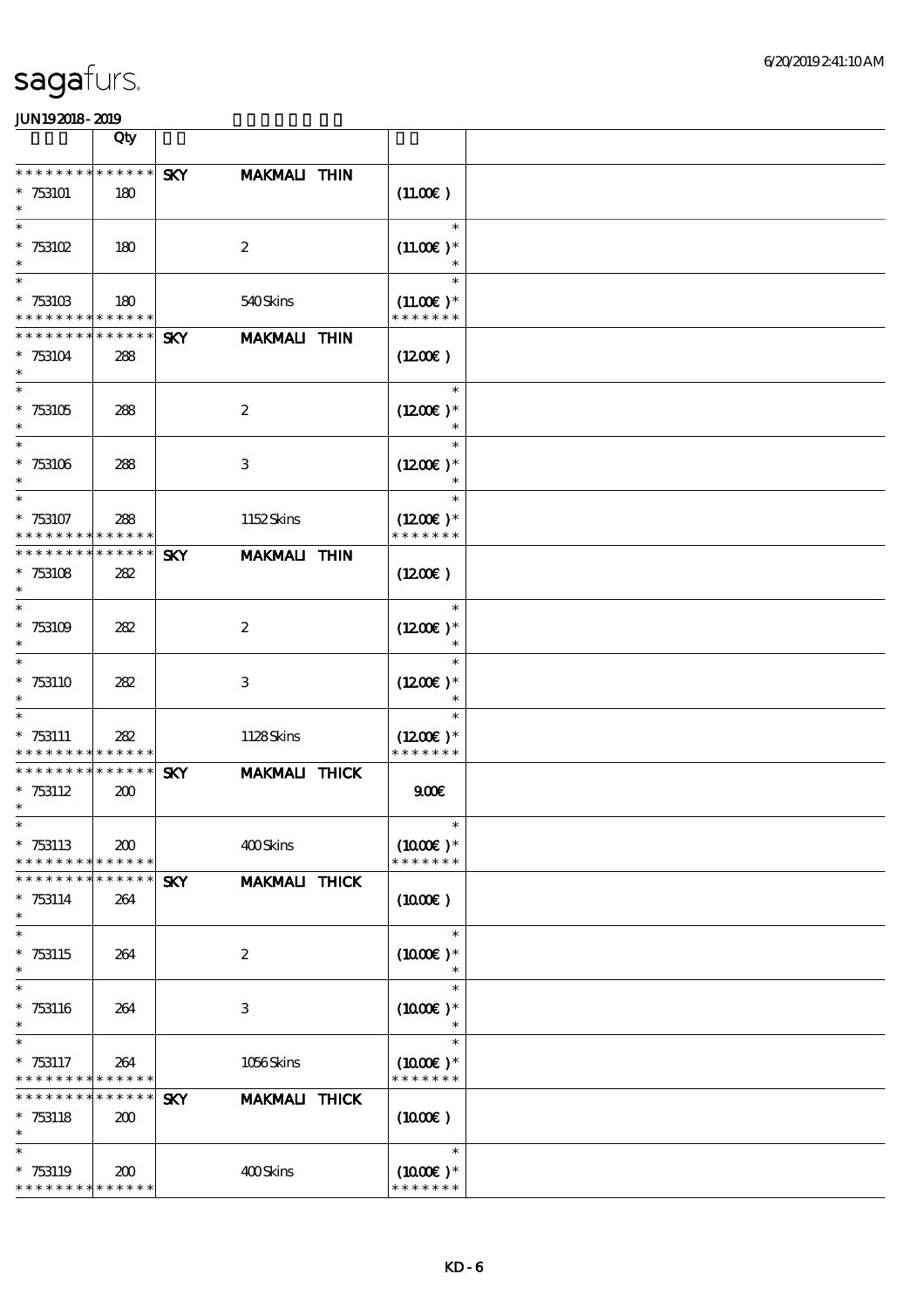|                                                                  | Qty        |                          |                      |                                        |  |
|------------------------------------------------------------------|------------|--------------------------|----------------------|----------------------------------------|--|
| * * * * * * * * <mark>* * * * * * *</mark><br>$*753121$          | 180        | <b>SKY</b>               | <b>MUIDAR</b>        | $(1200\varepsilon)$                    |  |
| $\ast$<br>$\ast$                                                 |            |                          |                      | $\ast$                                 |  |
| $* 753122$<br>$\ast$<br>$\ast$                                   | 270        |                          | $\boldsymbol{2}$     | $(1200E)*$<br>$\ast$                   |  |
| $* 753123$<br>* * * * * * * * <mark>* * * * * *</mark>           | 270        |                          | 720Skins             | $(1200E)*$<br>* * * * * * *            |  |
| * * * * * * * * * * * * * *<br>$* 753124$<br>$\ast$<br>$\ast$    | 264        | <b>SKY</b>               | <b>MUIDAR</b>        | $(1000\varepsilon)$<br>$\ast$          |  |
| $* 753125$<br>* * * * * * * * * * * * * *                        | 176        |                          | 440Skins             | $(1000E)*$<br>* * * * * * *            |  |
| 753126                                                           | 306        | <b>SKY</b>               | <b>MUIDAR</b>        | (1000E)                                |  |
| 753127                                                           | 174        | <b>SKY</b><br><b>I/B</b> | <b>MUIDAR</b>        | (400)                                  |  |
| * * * * * * * * * * * * * *<br>$* 753128$<br>$\ast$              | 302        |                          | <b>MAKMALI THIN</b>  | (11.00)                                |  |
| $\ast$<br>$* 753129$<br>$\ast$                                   | 294        |                          | $\boldsymbol{2}$     | $\ast$<br>$(11.00)$ *<br>$\ast$        |  |
| $\ast$<br>$*753130$<br>* * * * * * * * * * * * * *               | 294        |                          | 980Skins             | $\ast$<br>$(11.00)$ *<br>* * * * * * * |  |
| * * * * * * * * <mark>* * * * * *</mark><br>$*753131$<br>$\ast$  | 272        |                          | <b>MAKMALI THIN</b>  | $(11.00\epsilon)$                      |  |
| $\ast$<br>$* 753132$<br>* * * * * * * * <mark>* * * * * *</mark> | 272        |                          | 544Skins             | $\ast$<br>$(11.00)$ *<br>* * * * * * * |  |
| 753133                                                           | <b>110</b> |                          | <b>MAKMALI</b>       | (400)                                  |  |
| * * * * * * * * * * * * * *<br>$* 753134$<br>$\ast$              | 192        |                          | <b>MAKMALI THICK</b> | (1000E)                                |  |
| $\ast$<br>$* 753135$<br>* * * * * * * * * * * * * *              | 288        |                          | 480Skins             | $\ast$<br>$(1000E)^*$<br>* * * * * * * |  |
| 753136                                                           | 280        |                          | <b>MUIDAR</b>        | (1000E)                                |  |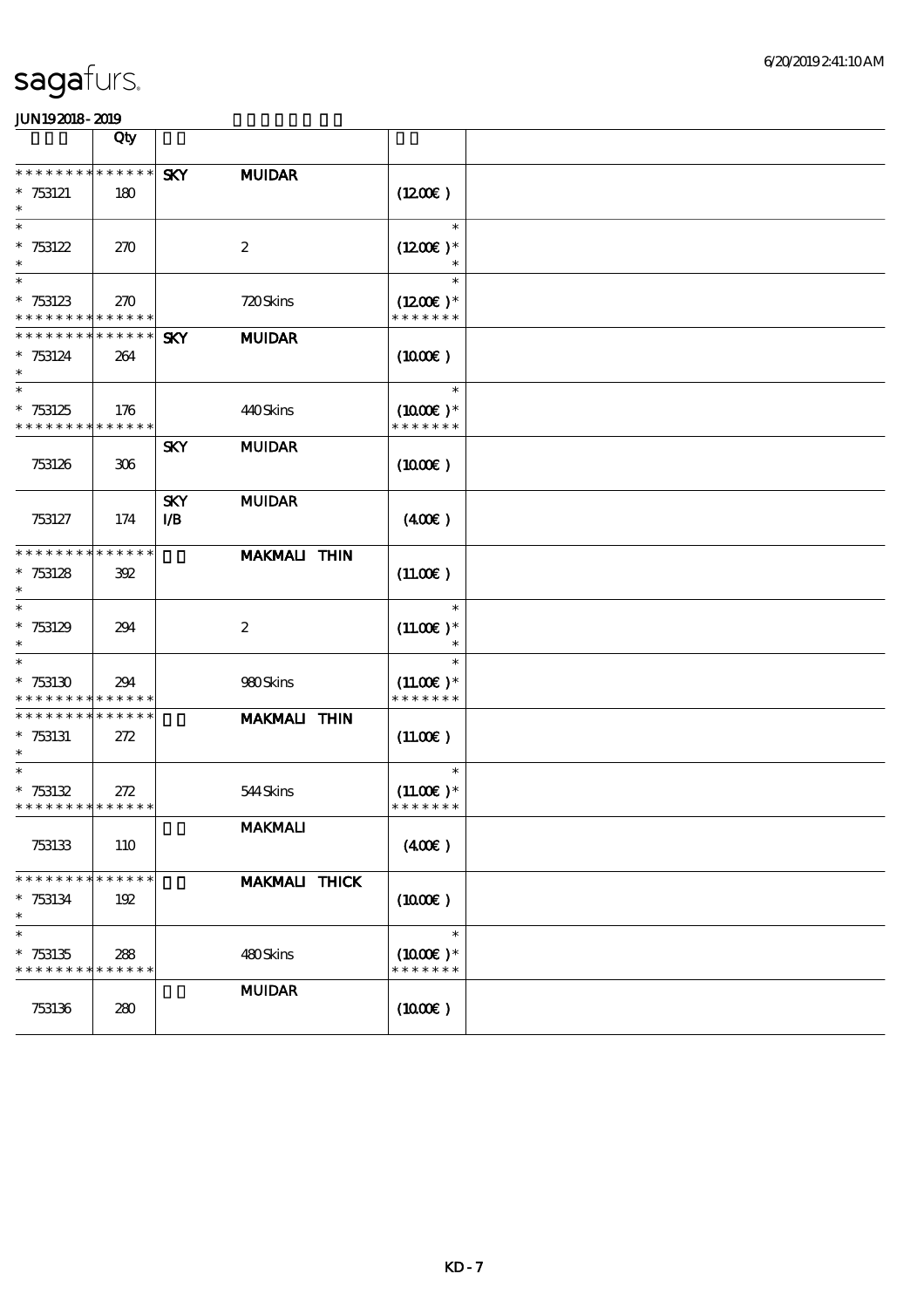|                                                    | Qty                |             |                  |                                         |  |
|----------------------------------------------------|--------------------|-------------|------------------|-----------------------------------------|--|
| 753501                                             | 86                 |             | <b>MAKMALI</b>   | (200)                                   |  |
| <b>753502</b>                                      | 160                |             | MUIDAR FLAT      | (200)                                   |  |
| 753503                                             | 136                |             | <b>MUIDAR</b>    | 200                                     |  |
| 753504                                             | 282                |             | <b>MUIDAR</b>    | (200)                                   |  |
| 753505                                             | 110                |             | <b>MUIDAR</b>    | (200)                                   |  |
| * * * * * * * * * * * * * *<br>$*753506$<br>$\ast$ | 224                |             | <b>MUIDAR</b>    | 200                                     |  |
| $\ast$<br>$*753507$<br>* * * * * * * * * * * * * * | 224                |             | 448Skins         | $\ast$<br>2006 *<br>* * * * * * *       |  |
| * * * * * * * * * * * * * *<br>$*753508$<br>$\ast$ | 106                |             | <b>MUIDAR</b>    | 200E                                    |  |
| $\ast$<br>$*753509$<br>* * * * * * * * * * * * * * | 212                |             | 318Skins         | $\ast$<br>$200E$ *<br>* * * * * * *     |  |
| 753510                                             | 98                 | QAMAR       | <b>MAKMALI</b>   | (200)                                   |  |
| 753511                                             | 68                 | QAMAR       | <b>MAKMALI</b>   | (200)                                   |  |
| 753512                                             | 114                | QAMAR       | <b>MUIDAR</b>    | 200E                                    |  |
| 753513                                             | 124                |             | <b>DEFECT</b>    | (100E)                                  |  |
| 753514                                             | 176                | П           | <b>MAKMALI</b>   | (200)                                   |  |
| * * * * * * * *<br>$*753515$<br>$\ast$             | * * * * * *<br>200 | $\mathbf I$ | <b>MAKMALI</b>   | (200)                                   |  |
| $\ast$<br>$* 753516$<br>$\ast$                     | 200                |             | $\boldsymbol{2}$ | $\ast$<br>$(200E)*$                     |  |
| $\overline{\phantom{a}}$<br>$* 753517$<br>$\ast$   | 200                |             | $\,3$            | $\ast$<br>$(200E)*$                     |  |
| $\ast$<br>$* 753518$<br>$\ast$                     | 200                |             | $\bf{4}$         | $\ast$<br>$(200\varepsilon)*$<br>$\ast$ |  |
| $\ast$<br>$*753519$<br>* * * * * * * * * * * * * * | 200                |             | $1000$ Skins     | $\ast$<br>$(200E)*$<br>* * * * * * *    |  |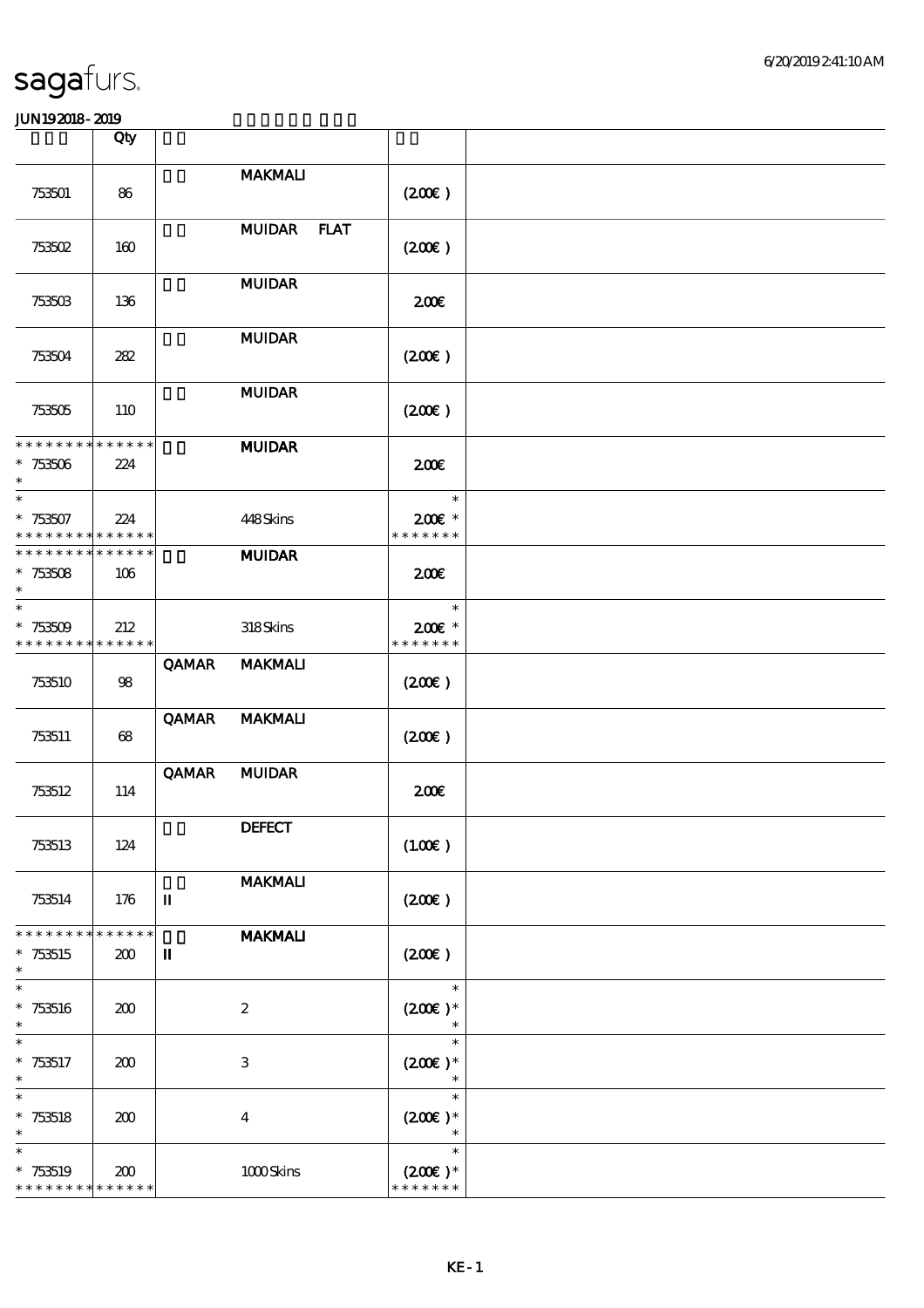|                                                                   | Qty                   |                                         |                                             |  |
|-------------------------------------------------------------------|-----------------------|-----------------------------------------|---------------------------------------------|--|
| * * * * * * * * * * * * * *<br>$*753521$<br>$\ast$                | 306                   | <b>MAKMALI</b><br>$\mathbf I$           | (200)                                       |  |
| $\ast$<br>$* 753522$<br>* * * * * * * * * * * * * *               | 204                   | 510Skins                                | $\ast$<br>$(200\epsilon)*$<br>* * * * * * * |  |
| 753523                                                            | 330                   | <b>MAKMALI</b><br>П                     | (200)                                       |  |
| 753524                                                            | 176                   | <b>MAKMALI</b><br>$\mathbf I$           | (200E)                                      |  |
| 753525                                                            | 102                   | <b>MAKMALI</b><br>П                     | $(200\varepsilon)$                          |  |
| 753526                                                            | 156                   | <b>MUIDAR</b><br>п                      | 200E                                        |  |
| * * * * * * * * * * * * * *<br>$*753527$<br>$\ast$                | 196                   | <b>MUIDAR</b><br>П                      | (200)                                       |  |
| $\ast$<br>$* 753528$<br>$\ast$                                    | 196                   | $\boldsymbol{2}$                        | $\ast$<br>$(200\epsilon)*$<br>$\ast$        |  |
| $\ast$<br>$*753529$<br>* * * * * * * * <mark>* * * * * *</mark> * | 196                   | 588Skins                                | $\ast$<br>$(200\epsilon)*$<br>* * * * * * * |  |
| * * * * * * * * * * * * * *<br>$^\ast$ 753530<br>$\ast$           | 282                   | <b>MUIDAR</b><br>П                      | (200)                                       |  |
| $\ast$<br>$*753531$<br>* * * * * * * * * * * * * *                | 188                   | 470Skins                                | $\ast$<br>$(200\epsilon)*$<br>* * * * * * * |  |
| 753532                                                            | 366                   | <b>MUIDAR</b><br>П                      | (200E)                                      |  |
| 753533                                                            | 160                   | <b>MUIDAR</b><br>$\rm I\hspace{-.1em}I$ | (200E)                                      |  |
| 753534                                                            | 112                   | $\bf MUDAR$<br>$\mathbf I$              | (200)                                       |  |
| 753535                                                            | 40                    | <b>QAMAR</b><br>$\mathbf{I}$            | $(200\varepsilon)$                          |  |
| 753536                                                            | ${\bf Z}$             | Ш                                       | (100E)                                      |  |
| 753537                                                            | $\boldsymbol{\omega}$ | Ш                                       | $(100\varepsilon)$                          |  |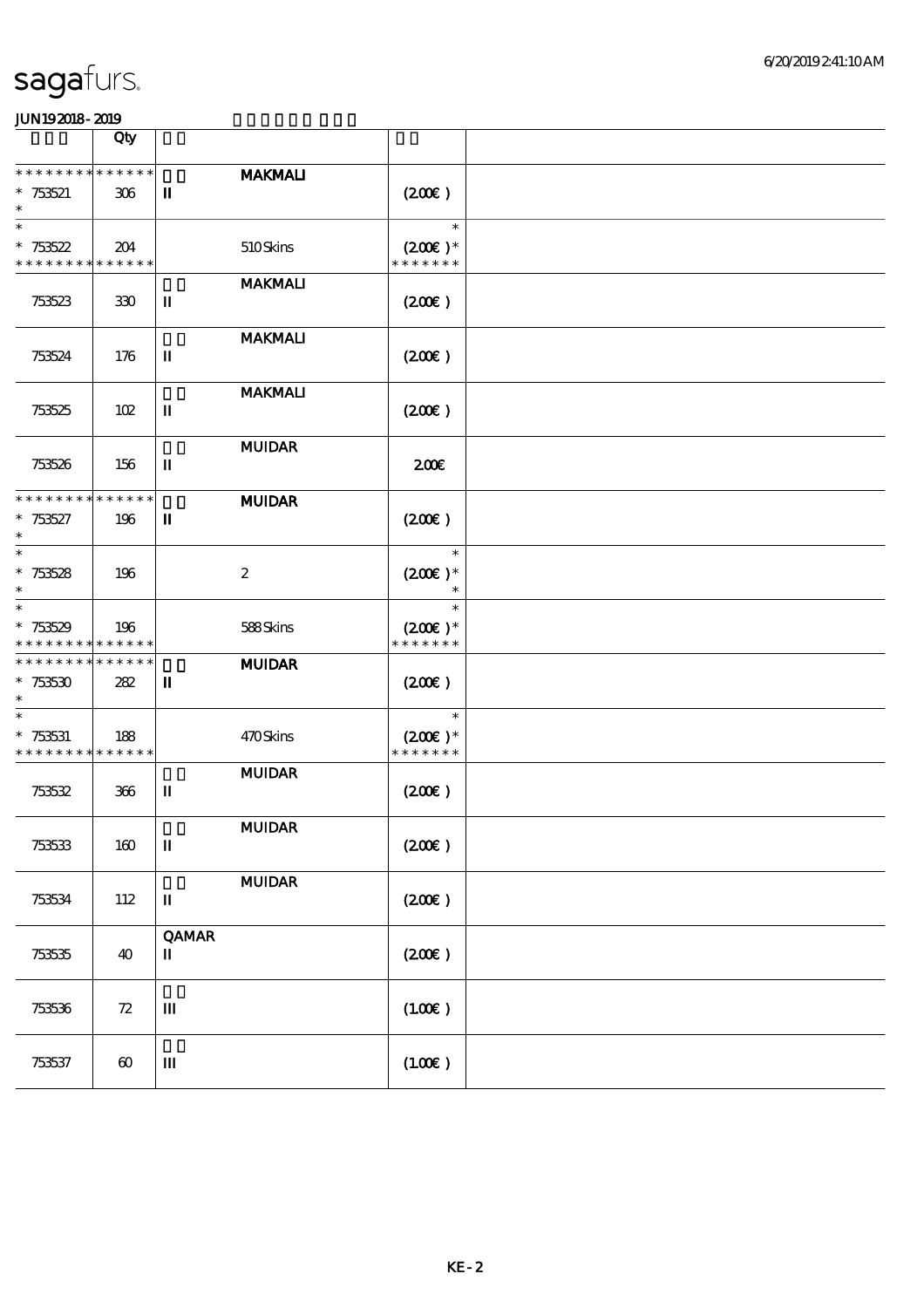|                                    | Qty                        |                      |                              |  |
|------------------------------------|----------------------------|----------------------|------------------------------|--|
| * * * * * * * *                    | * * * * * *                | <b>MAKMALI THIN</b>  |                              |  |
| $* 753541$                         | 200                        |                      | (900)                        |  |
| $\ast$                             |                            |                      |                              |  |
| $\ast$                             |                            |                      | $\ast$                       |  |
| $* 753542$                         | 200                        | $\boldsymbol{2}$     | $(900)$ *                    |  |
| $\ast$<br>$\ast$                   |                            |                      | $\ast$                       |  |
| $* 753543$                         | 200                        | 600Skins             | $(900E)*$                    |  |
| * * * * * * * *                    | * * * * * *                |                      | * * * * * * *                |  |
| * * * * * * * *                    | * * * * * *                | <b>MAKMALI THIN</b>  |                              |  |
| $* 753544$                         | 280                        |                      | (900)                        |  |
| $\ast$                             |                            |                      |                              |  |
| $\overline{\ast}$                  |                            |                      | $\ast$                       |  |
| $*753545$                          | 210                        | $\boldsymbol{2}$     | $(900E)*$                    |  |
| $\ast$                             |                            |                      | $\ast$                       |  |
| $\ast$                             |                            |                      | $\ast$                       |  |
| $* 753546$                         | 210                        | <b>700Skins</b>      | $(900)$ *<br>* * * * * * *   |  |
| * * * * * * * *<br>* * * * * * * * | * * * * * *<br>* * * * * * |                      |                              |  |
| $* 753547$                         | 216                        | <b>MAKMALI THIN</b>  | (900)                        |  |
| $\ast$                             |                            |                      |                              |  |
| $\ast$                             |                            |                      | $\ast$                       |  |
| $* 753548$                         | 216                        | 432Skins             | $(900)$ *                    |  |
| * * * * * * * *                    | * * * * * *                |                      | * * * * * * *                |  |
| * * * * * * * *                    | * * * * * *                | <b>MAKMALI</b>       |                              |  |
| $*753549$                          | 300                        |                      | (60E)                        |  |
| $\ast$                             |                            |                      |                              |  |
| $\ast$                             |                            |                      | $\ast$                       |  |
| $* 75350$                          | 200                        | $\boldsymbol{2}$     | $(60E)^*$                    |  |
| $\ast$<br>$\ast$                   |                            |                      | $\ast$                       |  |
| $* 753551$                         | 200                        | $\,3$                | $(600)$ *                    |  |
| $\ast$                             |                            |                      |                              |  |
| $\ast$                             |                            |                      | $\ast$                       |  |
| $* 753552$                         | 200                        | <b>900Skins</b>      | $(600)$ *                    |  |
| * * * * * * * * * * * * * *        |                            |                      | * * * * * * *                |  |
| * * * * * * * * * * * * * *        |                            | MAKMALI THICK        |                              |  |
| $* 753553$                         | 336                        |                      | 11.00E                       |  |
| $\ast$                             |                            |                      |                              |  |
| $\ast$                             |                            |                      | $\ast$                       |  |
| $* 753554$<br>$\ast$               | 336                        | $\boldsymbol{2}$     | 11.00 $\varepsilon$ *        |  |
| $\ast$                             |                            |                      | $\ast$<br>$\ast$             |  |
| $*753555$                          | 228                        | 900Skins             | $1100E$ *                    |  |
| * * * * * * * *                    | * * * * * *                |                      | * * * * * * *                |  |
| * *                                | * * * * * *                | <b>MAKMALI THICK</b> |                              |  |
| $* 753556$                         | 304                        |                      | 11.00E                       |  |
| $\ast$                             |                            |                      |                              |  |
| $\ast$                             |                            |                      | $\ast$                       |  |
| $* 753557$                         | 228                        | $\boldsymbol{2}$     | $(11.00E)*$                  |  |
| $\ast$<br>$\ast$                   |                            |                      | ∗                            |  |
|                                    |                            |                      | $\ast$                       |  |
| $* 753558$<br>* * * * * * * *      | 228<br>* * * * * *         | 760Skins             | $(11.00E)*$<br>* * * * * * * |  |
|                                    |                            |                      |                              |  |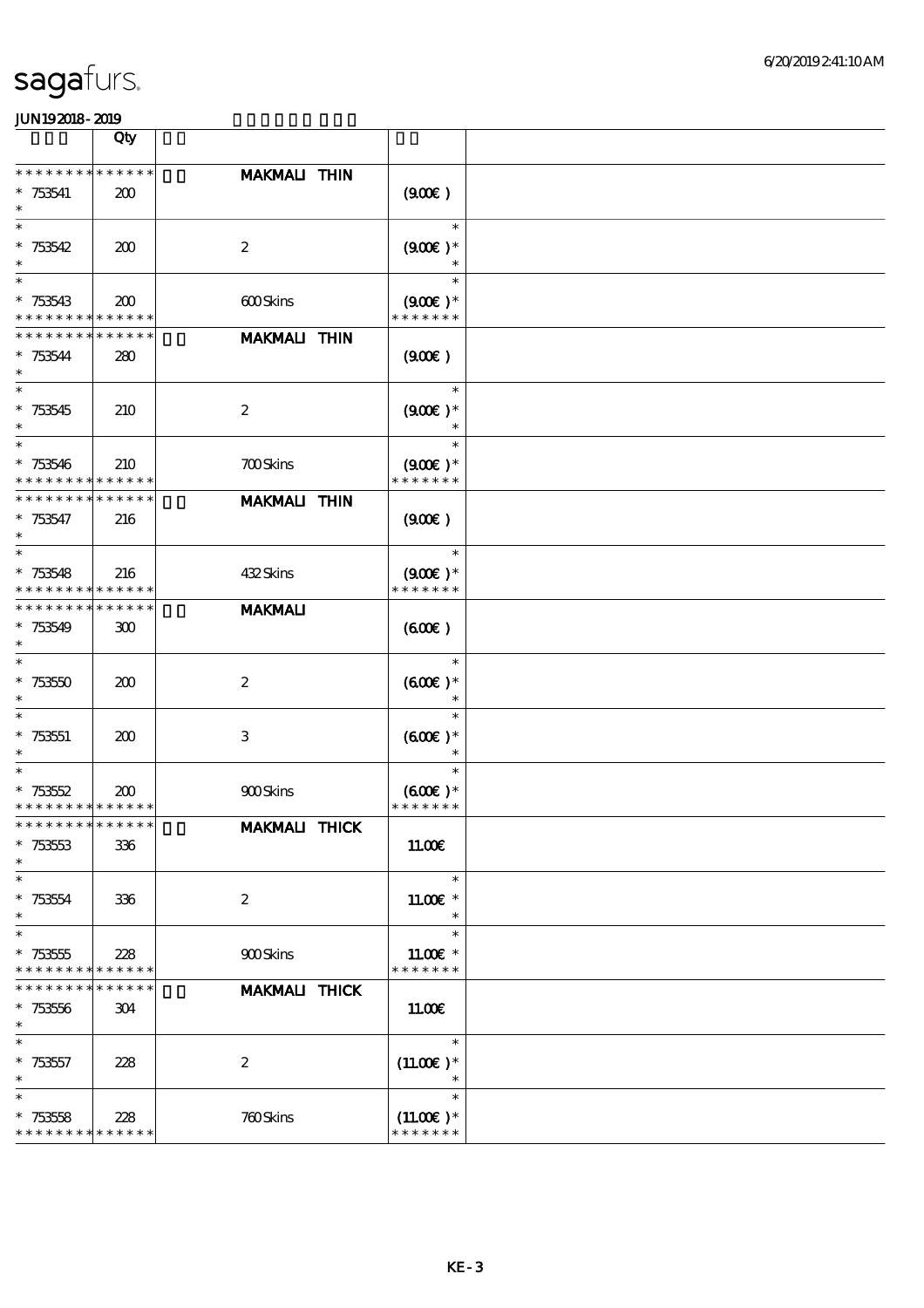|                                                                         | Qty         |                                                      |                     |  |
|-------------------------------------------------------------------------|-------------|------------------------------------------------------|---------------------|--|
| * * * * * * * * * * * * * *                                             |             | <b>MUIDAR</b><br><b>FLAT</b>                         |                     |  |
| $*753561$                                                               | 270         |                                                      | (900)               |  |
| $\ast$<br>$\ast$                                                        |             |                                                      | $\ast$              |  |
| $* 753562$                                                              | 270         | 540Skins                                             | $(900\epsilon)^*$   |  |
| * * * * * * * * * * * * * *                                             |             |                                                      | * * * * * * *       |  |
| * * * * * * * * * * * * * *                                             |             | $\mathbf{M}\mathbf{U}\mathbf{D}\mathbf{A}\mathbf{R}$ |                     |  |
| $* 753563$                                                              | 282         |                                                      | $(1000\varepsilon)$ |  |
| $\ast$<br>$\ast$                                                        |             |                                                      | $\ast$              |  |
| $* 753564$                                                              | 188         | $\boldsymbol{2}$                                     | $(1000E)^*$         |  |
| $\ast$                                                                  |             |                                                      |                     |  |
| $\ast$                                                                  |             |                                                      |                     |  |
| $* 753565$                                                              | 188         | $\,3$                                                | $(1000E)*$          |  |
| $\ast$<br>$\ast$                                                        |             |                                                      | $\ast$              |  |
| $* 753566$                                                              | 188         | 846Skins                                             | $(1000E)*$          |  |
| * * * * * * * * <mark>* * * * * *</mark>                                |             |                                                      | * * * * * * *       |  |
| * * * * * * * * * * * * * *                                             |             | <b>MUIDAR</b>                                        |                     |  |
| $* 753567$                                                              | 208         |                                                      | (900)               |  |
| $\ast$<br>$\ast$                                                        |             |                                                      | $\ast$              |  |
| $* 753568$                                                              | 312         | $\boldsymbol{2}$                                     | $(900)$ *           |  |
| $\ast$                                                                  |             |                                                      |                     |  |
| $\ast$                                                                  |             |                                                      | $\ast$              |  |
| $* 753569$                                                              | 312         | 832Skins                                             | $(900)$ *           |  |
| * * * * * * * * <mark>* * * * * *</mark><br>* * * * * * * * * * * * * * |             |                                                      | * * * * * * *       |  |
| $*753570$                                                               | 256         | <b>MUIDAR</b>                                        | (7.00)              |  |
| $\ast$                                                                  |             |                                                      |                     |  |
| $\ast$                                                                  |             |                                                      | $\ast$              |  |
| $* 753571$                                                              | 192         | $\boldsymbol{2}$                                     | $(7.00)$ *          |  |
| $\ast$<br>$\ast$                                                        |             |                                                      | $\ast$              |  |
| $* 753572$                                                              | 192         | 640Skins                                             | $(7.00)$ *          |  |
| * * * * * * * * * * * * * *                                             |             |                                                      | * * * * * * *       |  |
| * * * * * * * * * * * * * * *                                           |             | <b>MUIDAR</b>                                        |                     |  |
| $* 753573$                                                              | 140         |                                                      | (900)               |  |
| $\ast$<br>$\ast$                                                        |             |                                                      | $\ast$              |  |
| $* 753574$                                                              | 210         | $\boldsymbol{2}$                                     | $(900)$ *           |  |
| $\ast$                                                                  |             |                                                      | $\ast$              |  |
| $\ast$                                                                  |             |                                                      | $\ast$              |  |
| $*753575$                                                               | 210         | 560Skins                                             | $900$ $\epsilon$ *  |  |
| * * * * * * * *                                                         | * * * * * * | <b>MUIDAR</b>                                        | * * * * * * *       |  |
| 753576                                                                  | 246         |                                                      | (900)               |  |
|                                                                         |             |                                                      |                     |  |
|                                                                         |             | <b>MUIDAR</b>                                        |                     |  |
| 753577                                                                  | 212         |                                                      | (60E)               |  |